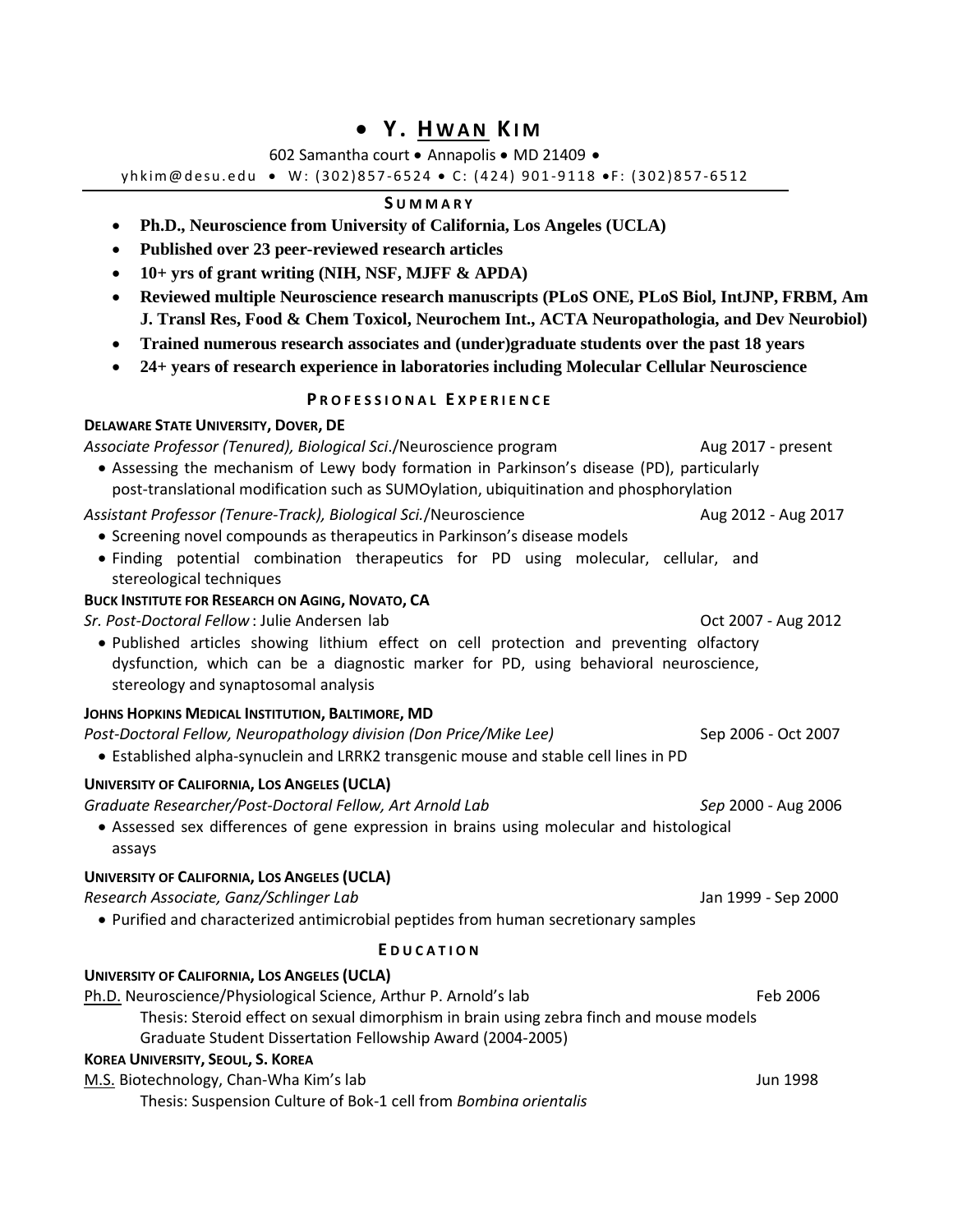#### for the Production of Antibacterial Peptide **KOREA UNIVERSITY, SEOUL, S. KOREA** B.S. Major: Plant Physiology; Minor: Molecular Biology Jun 1996

#### **P U B L I C A T I O N S**

Cartier E, Garcia-Olivares J, Lin ML, Janezic EM, Viana J, Torres G, and **Kim YH**. The SUMO conjugase Ubc9 prevents the degradation of dopamine transporter, enhancing its cell surface level and dopamine uptake. Frontiers in Cellular Neuroscience. 2019 Feb 09, 13(35):1-23.

Chae KS and **Kim YH**. A potential role of geomagnetic field in transcranial magnetic stimulation therapy for neurodegenerative diseases. Frontiers in Human Neuroscience. 2017 Sep 27 11(478):1-5. Review.

Janezic EM, Caviness JE, Kanda SG, Davis XD, and **Kim YH**. Commercially available pesticides cause additive or synergistic damages in dopaminergic cells: Relevance for Parkinson's disease pathology. Annals of Neurodegenerative disorders. 2016 1(2):1010:1-9.

Lazzara CL and **Kim YH**. Potential application of Lithium in Parkinson's and other neurodegenerative diseases. Frontiers in Neuroscience. 2015 Oct 27:9:403. review.

Lazzara CL, Riley RR, Rane A, Andersen JK, and **Kim YH**. The combination of lithium and L-dopa/Carbidopa reduces abnormal involuntary movements (AIMs) in MPTP-lesioned mice: relevance for Parkinson's disease Therapy. Brain Res. 2015 Jul, 1622:127-136.

Lieu C, Dewey C, Chinta S, Rane A, Rajagopolan S, Batir S, **Kim YH**, Andersen JK. Lithium prevents parkinsonian behavioral and striatal phenotypes in an aged parkin mutant transgenic mouse model. Brain Res. 2014 Dec, 27;1591:111-117.

**Kim YH**, Rane A, Lussier S, and Andersen JK. Lithium protects against oxidative stress-mediated cell death in alpha-synuclein over-expressing *in vitro* and *in vivo* models of Parkinson's disease. J. Neurosci Res. 2011 Oct.89(10):1666-75.

Satre D, **Kim YH**, and Corbitt C. Androgen receptor location in the Dark-eyed Junco using a probe for *in situ*  hybridization histochemistry generated from zebra finch cDNA. J. Neuroscience Methods. 2011. Sep 30;201(1):180-4.

**Kim YH**, Lussier S, Rane A, Choi SW, and Andersen JK. Inducible dopaminergic glutathione depletion in an alphasynuclein transgenic mouse model results in age-related olfactory dysfunction. Neuroscience. 2011. Jan 13;172:379-86.

Naurin S, Hansson B, Hasselquist D, **Kim YH**, and Bensch S. The sex-biased brain: sexual dimorphism in gene expression in two species of songbirds. BMC Genomics. 2011. Jan 14;12(1):37.

Itoh Y, Replogle K, **Kim YH**, Wade J, Clayton DF, and Arnold AP. Sex bias and dosage compensation in the zebra finch versus chicken genomes: general and specialized patterns among birds. Genome Research. 2010. Apr 20(4):512-8.

Dragich JM, **Kim YH**, Arnold AP, and Schanen CN. Differential distribution of the *Mecp2* splice variants in the postnatal mouse brain. J Comp Neurol. 2007. Feb 2;501(4):526-542.

**Kim YH** and Arnold AP. Expression of NGF and trkA mRNA in song control and other regions of the zebra finch brain. Neurosci Lett. 2006. Dec 1;409(2):151-6.

**Kim YH**, Peregrine J, and Arnold AP. The Distribution of expression of Doublecortin (DCX) mRNA and Protein in Zebra Finch Brain. Brain Research. 2006. Aug 23;1106(1):189-96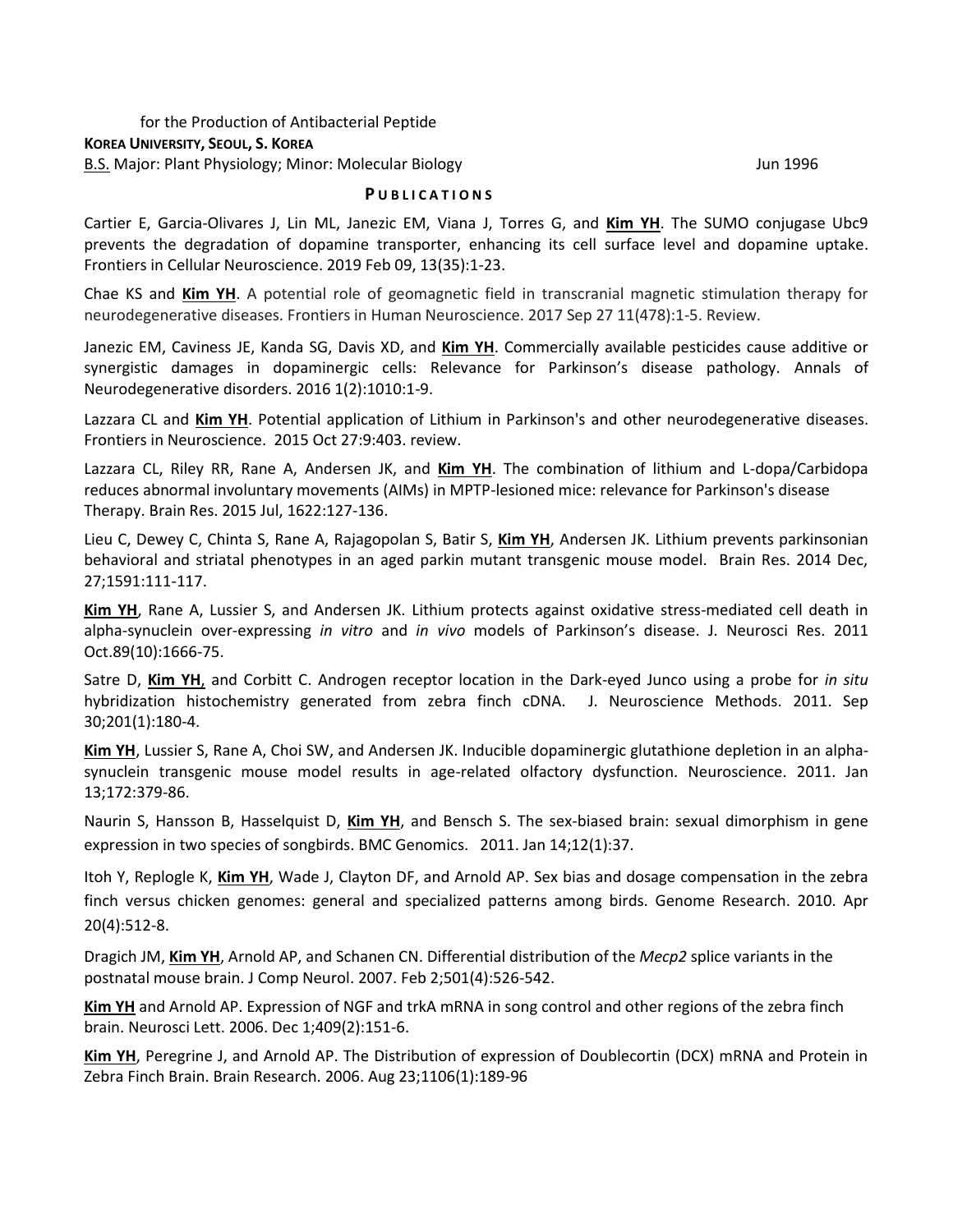**Kim YH** and Arnold AP. Distribution and Onset of Retinaldehyde Dehydrogenase (zRalDH) Expression in Zebra Finch Brain: Lack of Sex Difference in HVC and RA at Early Posthatch Ages. J Neurobiol. 2005. Dec 65(3):260-268.

**Kim YH**[, Perlman WR, and Arnold AP.](http://www.ncbi.nlm.nih.gov/entrez/query.fcgi?cmd=Retrieve&db=PubMed&list_uids=14755534&dopt=Abstract) Expression of androgen receptor mRNA in zebra finch song system: developmental regulation by estrogen. J Comp Neurol. 2004. Feb 16;469(4):535-47.

[Arnold AP, Xu J, Grisham W, Chen X,](http://www.ncbi.nlm.nih.gov/entrez/query.fcgi?cmd=Retrieve&db=PubMed&list_uids=14670983&dopt=Abstract) **Kim YH**, and Itoh Y. Minireview: Sex chromosomes and brain sexual differentiation. Endocrinology. 2004. Mar 145(3):1057-62.

[Cole AM, Tahk S, Oren A, Yoshioka D,](http://www.ncbi.nlm.nih.gov/entrez/query.fcgi?cmd=Retrieve&db=PubMed&list_uids=11687441&dopt=Abstract) **Kim YH**, Park A, and Ganz T. Determinants of Staphylococcus aureus nasal carriage. Clin Diagn Lab Immunol. 2001. Nov 8(6):1064-9.

Saldanha CJ, Tuerk MJ, **Kim YH**[, Fernandes AO, Arnold AP, and Schlinger BA.](http://www.ncbi.nlm.nih.gov/entrez/query.fcgi?cmd=Retrieve&db=PubMed&list_uids=10880992&dopt=Abstract) Distribution and regulation of telencephalic aromatase expression in the zebra finch revealed with a specific antibody. J Comp Neurol. 2000. Aug 7;423(4):619-30.

Cole AM, **Kim YH**[, Tahk S, Hong T, Weis P, Waring AJ, and Ganz T.](http://www.ncbi.nlm.nih.gov/entrez/query.fcgi?cmd=Retrieve&db=PubMed&list_uids=11522286&dopt=Abstract) Calcitermin, a novel antimicrobial peptide isolated from human airway secretions. FEBS Lett. 2001. Aug 24;504(1-2):5-10.

[Cole AM, Shi J, Ceccarelli A,](http://www.ncbi.nlm.nih.gov/entrez/query.fcgi?cmd=Retrieve&db=PubMed&list_uids=11133774&dopt=Abstract) **Kim YH**, Park A, and Ganz T. Inhibition of neutrophil elastase prevents cathelicidin activation and impairs clearance of bacteria from wounds. Blood. 2001. Jan 1;97(1):297-304.

[Cole AM, Wu M,](http://www.ncbi.nlm.nih.gov/entrez/query.fcgi?cmd=Retrieve&db=PubMed&list_uids=10889310&dopt=Abstract) **Kim YH**, and Ganz T. Microanalysis of antimicrobial properties of human fluids. J Microbiol Methods. 2000. Jul 41(2):135-43.

**Kim YH**, Yang JW, and Kim CW. Suspension culture of an antibacterial peptide producing cell line from *Bombina orientalis.* J Microbiol and Biotech. 1998. Mar 8(5):461-465.

### **US PATENT**

Julie Andersen and **Kim YH.** 2013. Low dose Lithium in the treatment or Prophylaxis of Parkinson's disease. USPTO patent # US 2013-0017274 A1

#### **MEMBERSHIPS AND AWARDS**

2015 - present: Scientific advisory board member, AurimMed Pharma, inc., Park city, UT

2016 - present: Editorial Board Member, Current Updates in Aging. OPR Science

2016: Junior faculty research award, CMNST, Delaware State University

2002 - present: Member, Society for Neuroscience (SfN)

2004 - 2005: Graduate student Dissertation fellowship, UCLA

# **TEACHING EXPERIENCE**

Aug, 2012-present: Assistant Professor in the Dept of Biological Sciences at Delaware State University

# **Courses taught**

- Skills of research careers I & II (2017 & 2018)
- Neurochemistry (2013, 2014, 2015, 2016, 2017 & 2018)
- Functional NeuroAnatomy (2017 & 2018)
- University Seminar I or II (2014 & 2016)
- Sophomore Seminar (2013, 2014 & 2015)
- Diseases of the Nervous System (2013, 2014 & 2015)
- Professional Development 1 & II (2015, 2016, 2017 & 2018)
- Human Heredity Lab (2012, 2013, 2014 & 2016)

Fall, 2011: Adjunct lecturer at Dominican University, California, San Rafael, CA ("Biochemistry" for Graduates) Spring, 2006: Adjunct lecturer at Santa Monica College, Santa Monica, CA (Taught "Molecular Biology")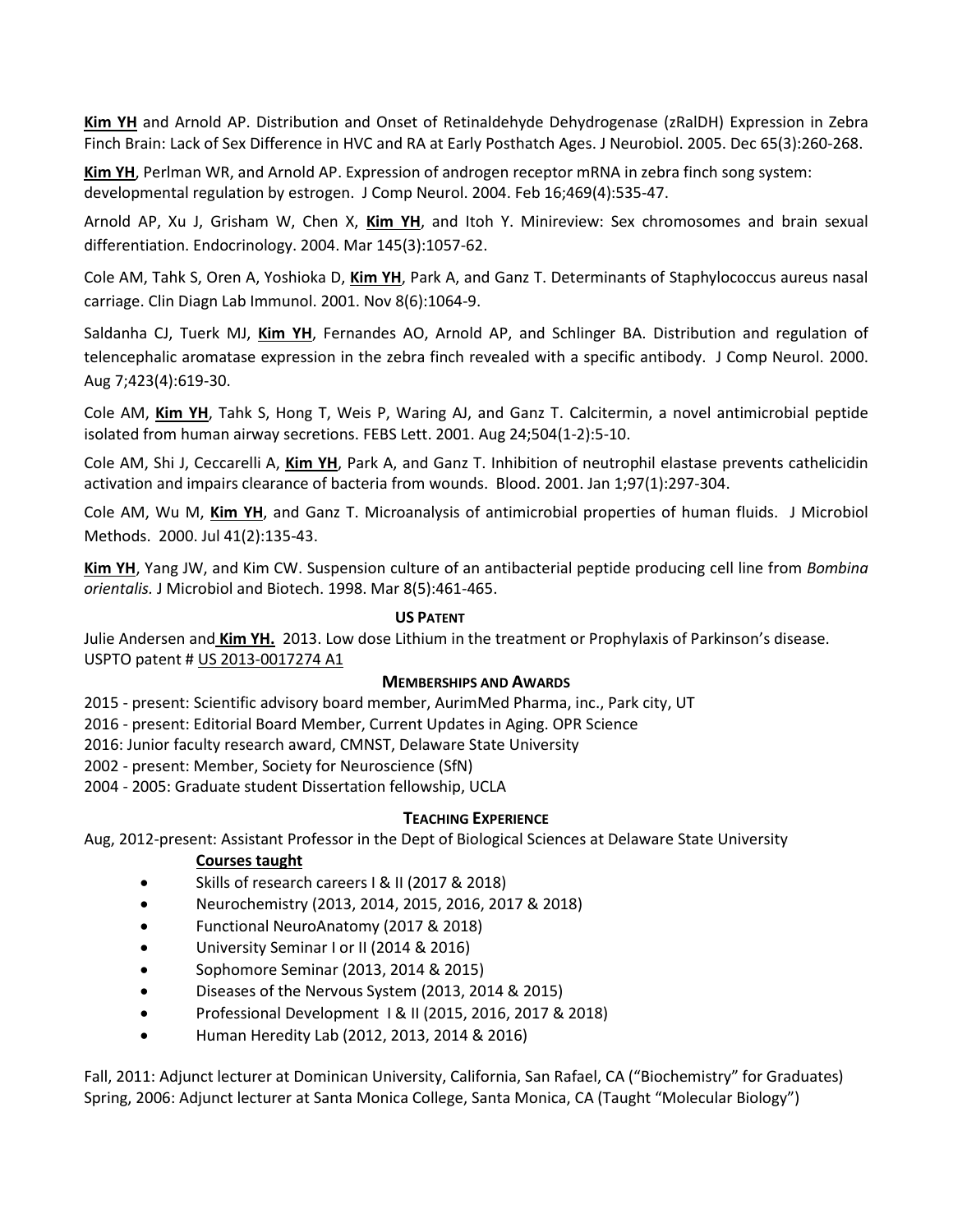Spring, 2006: Guest lecturer at UCLA, Los Angeles, CA ("Neuroendocrinology for Graduates)

# **UNDERGRADUATE/GRADUATE STUDENTS TRAINED BY PI AT DSU**

Shading indicates African-American or Hispanic students,  $*$  : RISE/MARC students,  $^*$  : SMILE student,  $^{**}$ : Bridge to Doctor's program.

|                | <b>Name</b>            | Time in lab            | <b>Current Status</b>                            |
|----------------|------------------------|------------------------|--------------------------------------------------|
| $\mathbf{1}$   | Anurupa Ghosh          | Oct. 2018 - present    | PhD student in Neuroscience                      |
| $\overline{2}$ | <b>Benedict Igwe</b>   | Oct. 2018 - present    | PhD student in Neuroscience                      |
| 3              | Lindsey Ruggiero       | Oct. 2017 - present    | PhD student in Neuroscience                      |
| $\overline{4}$ | Juan Viana             | Aug. 2016 - Oct, 2018  | MS, a researcher at Aberdeen Research Lab, MD    |
| 5              | <b>Dionne Williams</b> | Sep. 2016 - July, 2018 | Currently Neuroscience PhD student at DSU        |
| 6              | Eric Janezic           | Jul. 2014 - May, 2016  | MS student (PhD student at U. Washington)        |
| $\overline{7}$ | Carol Lazzara          | Oct. 2012 - Jun, 2016  | Completed her M.S. in Neuroscience               |
| 8              | Janae Caviness++       | Aug. 2014 - Aug, 2016  | MS student, BTD (Cell scientist at U. of Penn,   |
|                |                        |                        | Neuroscience Center, PA)                         |
| 9              | Su Nam                 | Jun. 2018 - present    | Senior, GPA 3.88                                 |
| 10             | <b>Tahlia Casey</b>    | Sep. 2016 - Sep. 2018  | Senior, NIH-INBRE research intern                |
| 11             | <b>Alex Burris</b>     | Nov. 2017 - present    | Junior, GPA 3.74, INBRE intern                   |
| 12             | Austin Jackson         | Dec. 2017 - Feb. 2019  | Senior, GPA 3.22, NIH-Neurosci intern            |
| 13             | Mayah Ngundam          | Dec. 2017 - Sep. 2018  | Sophomore, GPA 3.55                              |
| 14             | <b>Alexis Neuer</b>    | Aug. 2016 - Aug. 2017  | Junior, NIH-Neuroscience & CIBER intern          |
| 15             | Margaret Steward*      | Jan. 2013 - May, 2016  | BS, GPA 3.94 (PhD student at Ohio State Univ.)   |
| 16             | Xenia Davis*           | Jun. 2013 - May, 2016  | BS: GPA 3.8 (PhD student at U. of Cincinnati)    |
| 17             | <b>Sundus Ahmed</b>    | Jan. 2015 - Dec, 2016  | BS (Research associate, Eurofins Lab, PA)        |
| 18             | TaeHo Cho              | Mar. 2015 - May, 2016  | BS (Ph.D. student at DGIST in S. Korea)          |
| 19             | Katrina Mitchell       | May 2015 - Jun, 2016   | BS, GPA 3.55 (Applying for Medical school)       |
| 20             | J.T. Lee               | Aug. 2015 - Jun, 2016  | Post-baccalaureate (Applying for medical school) |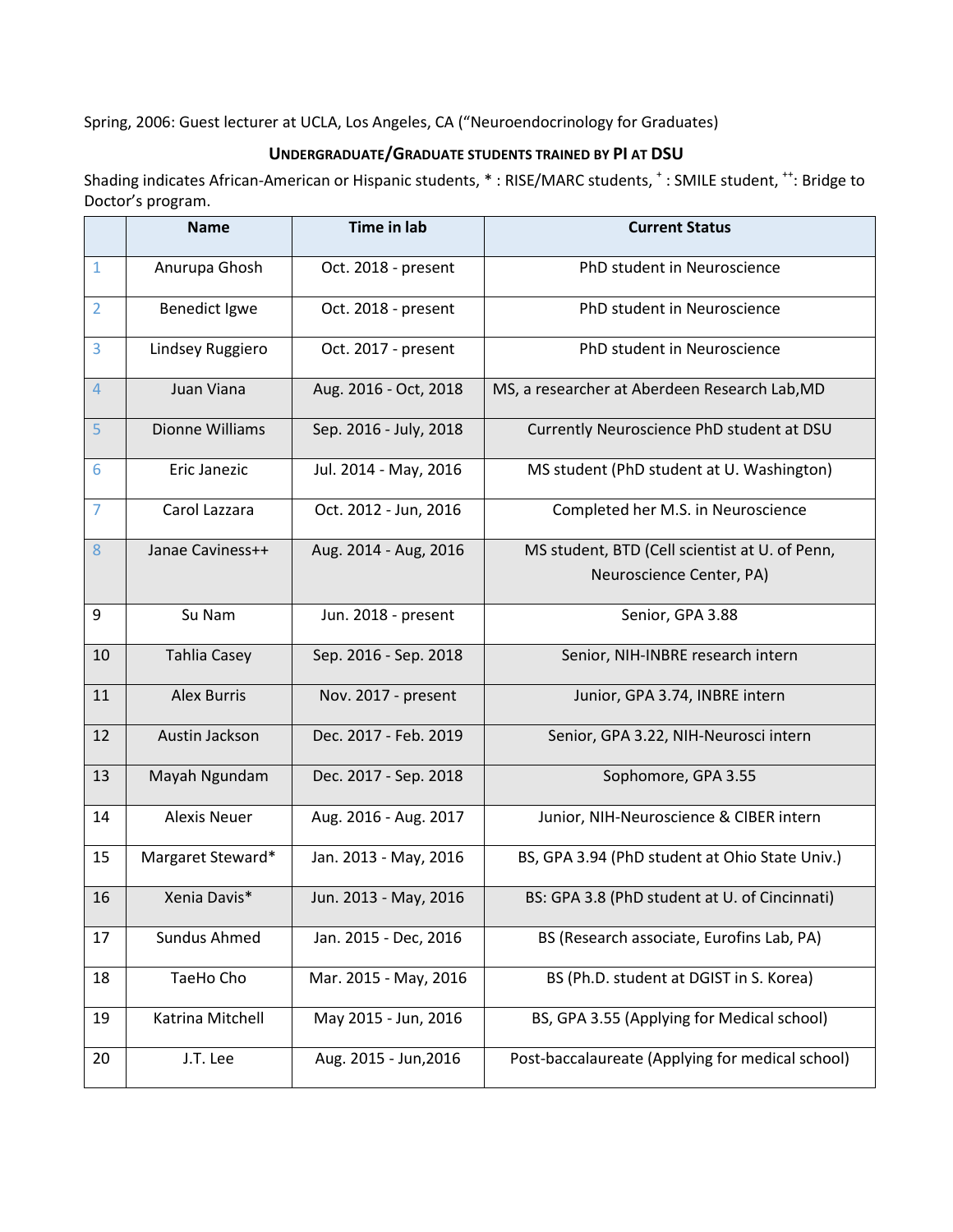| 21 | Deidre Carter++     | Oct. 2012 - Nov. 2013 | BS (PhD student at Howard Univ, BTD for MS)      |
|----|---------------------|-----------------------|--------------------------------------------------|
| 22 | Sambee Kanda        | Sep. 2013 - May, 2015 | BS (Research associate at Christiana hosp, DE)   |
| 23 | Douglas Mullen      | Nov. 2012 - May, 2014 | BS (MS student at Liberty Univ.)                 |
| 24 | Nicole Brown+       | May 2013 - Nov. 2014  | BS (Science teacher in DE: GPA 3.88)             |
| 25 | Thaddeus Lehman     | Jan. 2016 - Dec, 2016 | BS (Research Scientist at Siemens, DE)           |
| 26 | Cassio Noso         | Aug. 2013 - Aug. 2014 | BS (PhD student at Univ. of Sao Paolo in Brazil) |
| 27 | Young Lee           | May 2015 - Aug. 2015  | Summer Intern, Graduated Univ of Delaware        |
| 28 | <b>Summer Stone</b> | May 2016 - Aug. 2016  | Summer Intern, Graduate Wesley College           |
| 29 | Joseph Katz         | May 2016 - Aug. 2016  | Summer Intern, Graduated Univ of Delaware        |
| 30 | April Roeper        | May 2017 - Aug. 2017  | Summer Intern, Senior at Willington University   |
| 31 | Michelle Scott      | Apr. 2018 - present   | Summer intern, Senior at DSU, nursing            |

# **GRADUATE STUDENT THESIS COMMITTEE MEMBERSHIP (DSU)**

| #              | Year(s) | <b>Student Name</b>       | <b>Degree</b>      | <b>Thesis advisor</b>                             | <b>Thesis status</b> |
|----------------|---------|---------------------------|--------------------|---------------------------------------------------|----------------------|
| 1              | 2012-14 | <b>Charlotte Phillips</b> | M.S. Neuroscience  | Dr. M. Harrington                                 | Dec, 2014            |
| $\overline{2}$ | 2012-14 | LaTresa Copes             | M.S. Neuroscience  | Dr. R. Aikins; Dr. Kim as<br>her academic adviser | Dec, 2014            |
| 3              | 2012-14 | Carol Lazzara             | M.S. Neuroscience  | Dr. Y.H. Kim                                      | June, 2014           |
| 4              | 2013-15 | Natalie Kendall           | M.S. Neuroscience  | Dr. H. Lawal                                      | June, 2015           |
| 5              | 2014-16 | Eric Janezic              | M.S. Neuroscience  | Dr. Y.H. Kim                                      | May, 2016            |
| 6              | 2014-16 | Janae Caviness            | M.S. Neuroscience  | Dr. Y.H. Kim                                      | May, 2016            |
| $\overline{7}$ | 2014-16 | Sheed Itaman              | M.S. Neuroscience  | Dr. M. Gitcho                                     | May, 2016            |
| 8              | 2015-17 | Carol Lazzara             | Ph.D. Neuroscience | Dr. Y.H. Kim                                      | in-progress          |
| 9              | 2014-17 | Lisa DeSchazo             | M.A. Neuroscience  | Dr. Y.H. Kim                                      | June, 2018           |
| 10             | 2014-16 | Michael Hickey            | M.S. Agriculture   | Dr. J.L. Lee                                      | May, 2016            |
| 11             | 2015-17 | Daniel White              | M.S. Biology       | Dr. H. Lawal                                      | May, 2017            |
| 12             | 2016-18 | Dionne Williams           | M.S. Neuroscience  | Dr. Y.H. Kim                                      | July, 2018           |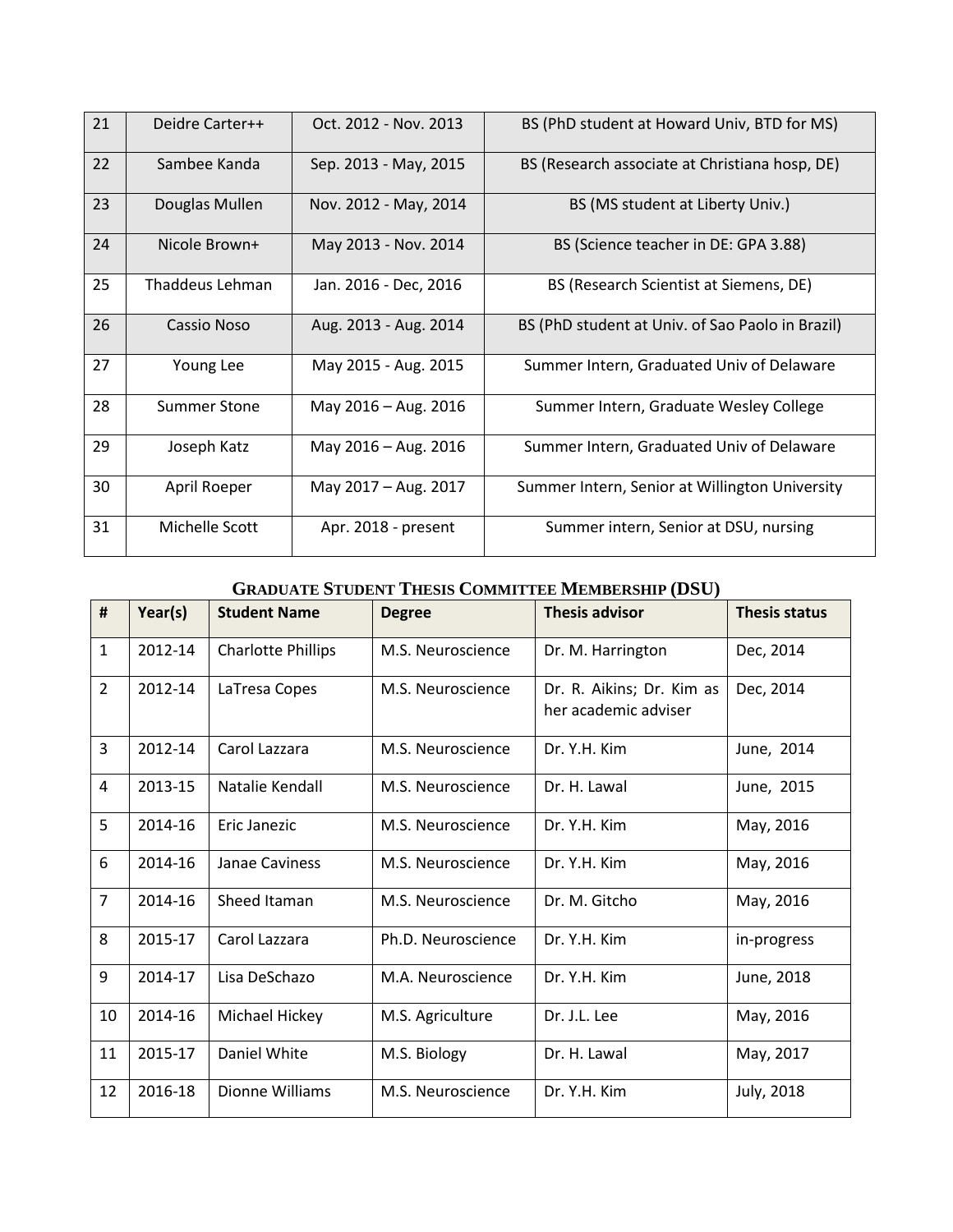| 13 | 2016-18             | Juan Viana       | M.S. Neuroscience  | Dr. Y.H. Kim | Oct, 2018   |
|----|---------------------|------------------|--------------------|--------------|-------------|
| 14 | $2017 -$<br>present | Lindsey Ruggiero | PhD. Neuroscience  | Dr. Y.H. Kim | in-progress |
| 15 | 2018-<br>present    | Anurupa Ghosh    | Ph.D. Neuroscience | Dr. Y.H. Kim | in-progress |
| 16 | 2018-<br>present    | Benedict Igwe    | Ph.D. Neuroscience | Dr. Y.H. Kim | in-progress |

# **RECENT ORAL PRESENTATIONS**

2/27/19: Korea Institute of Science & Technology, Seoul, S. Korea. "SUMOylation can be a regulatory target in Parkinson's disease pathology", hosted by Dr. SH Lee

6/09/18: Burke Neurological Institute, Cornell Medical School, White Plains, NY. "SUMOylation of alphasynuclein can be a regulatory target in Parkinson's disease pathology", hosted by Dr. Rajiv Ratan

12/18/17: Korea Institute of Science & Technology, Seoul, S. Korea. "SUMOylation as a regulatory target for Parkinson's disease pathology", hosted by Dr. GC Keum

9/19/16: University of Delaware, Newark, DE. "Neuroprotective effects of SUMOylation as a potential target to prevent Parkinson's disease pathology", hosted by Dr. Dayan Knox

3/09/16: University of Maryland, School of Medicine, Baltimore, MD. "SUMOylation of alpha-synuclein: a potential target for Parkinson's disease", hosted by Dr. Brian Polster

2/13/14: Columbia University, New York, NY. "Developing combination therapies for Parkinson's disease", hosted by Dr. A. Yamamoto

1/6/14: International Neuroscience Research Workshop, Kyung-Pook National University, Daegu, S. Korea. "The combination of lithium and L-dopa/Carbidopa reduces abnormal involuntary movements (AIMs) in MPTPlesioned mice in the Parkinson's disease model", hosted by Dr. KS Chae

12/19/13: Korea Brain Research Institution (KBRI), S. Korea. "The mechanisms of Lithium in protecting cells against oxidative stress", hosted by Dr. JH Suk

5/23/13: Delaware Neuroscience Retreat at A.I. DuPont hospital, Willington, DE. "Lithium: a potential therapeutic in Parkinson's Disease", hosted by Dr. Matthew Butchbach

5/16/13: University of Central Florida, Orlando, FL. "Olfactory dysfunction, a biomarker and Lithium, a potential therapeutic for Parkinson's Disease", hosted by Dr. Alex Cole

7/12/12: Sejong University, Seoul, S. Korea. "Olfactory dysfunction, a biomarker and Lithium, a potential therapeutic for Parkinson's Disease", hosted by the Dept. of Biotechnology

# **ONGOING RESEARCH SUPPORT**

5P20GM103653 Kim (role: PI, Target Investigator) 9/1/17-8/31/22 NIH Assessing mechanisms of Lithium as a potential therapeutic compound in Parkinson's disease models.

1R25GM122722-01 dual-PIs (Kim & Harrington) 5/01/17 – 3/31/22 NIH-RISE A graduate training program to increase diversity in biomedical Science Total: 1.854M for 5 yrs AurimMed Pharma Research fund Kim (PI)  $1/01/14 - 6/30/19$  AurimMed Pharma Screening novel compounds from AurimMed Pharma for developing Parkinson's disease therapeutics.